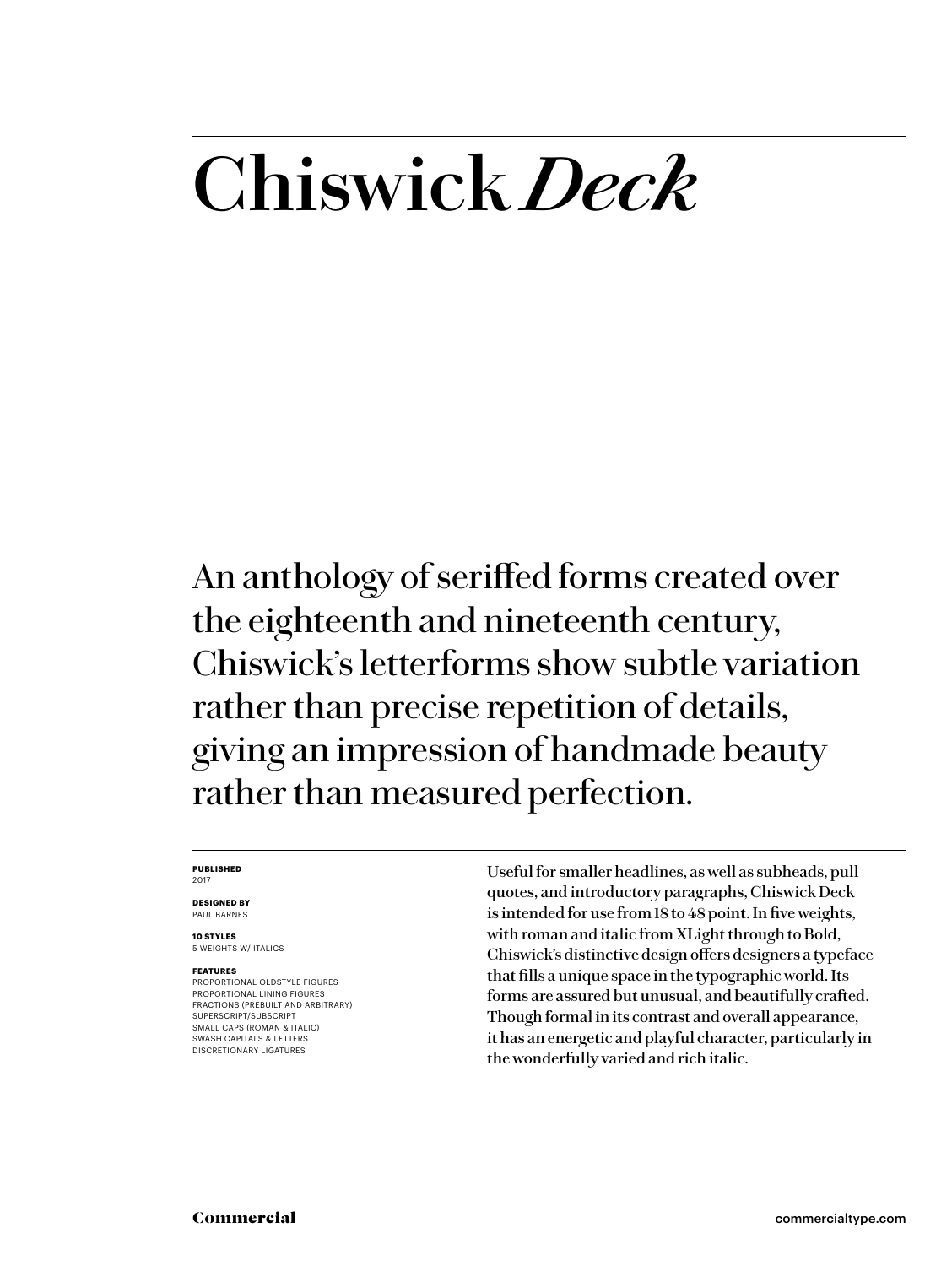Chiswick Deck Light *Chiswick Deck Light Italic* Chiswick Deck Regular *Chiswick Deck Regular Italic* Chiswick Deck Medium *Chiswick Deck Medium Italic* **Chiswick Deck Semibold** *Chiswick Deck Semibold Italic* **Chiswick Deck Bold** *Chiswick Deck Bold Italic*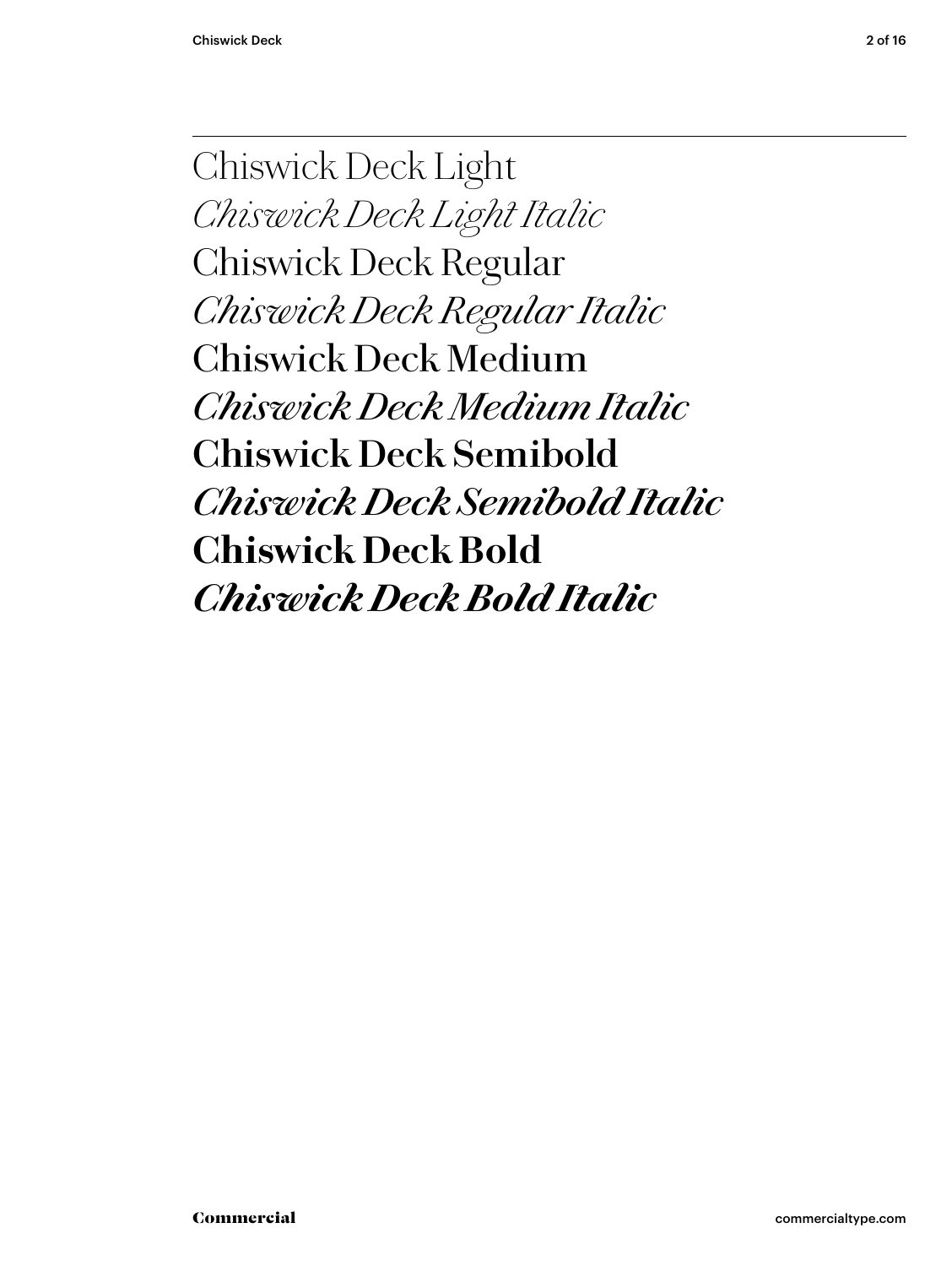#### **RECOMMENDED MINIMUM & MAXIMUM SIZES**

| TEXT, 8-18 PT | THE OLD ENGLISH EAST INDIA COMPANY was established in mid-1600 through Royal Charter |
|---------------|--------------------------------------------------------------------------------------|
|               | by Queen Elizabeth. In their first four voyages they'd fitted out                    |
|               | for India, their central concentrations being in cotton                              |
|               | silk, and opium. A joint venture in 1637 gave an                                     |

## DECK, 18-48 PT Even after several mishaps some by way of The Dutch East India Company With a few calamities

# HEADLINE, 30-90PT<br>Knowledgeable Commons

Trick

RUM

POSTER, 90 PT+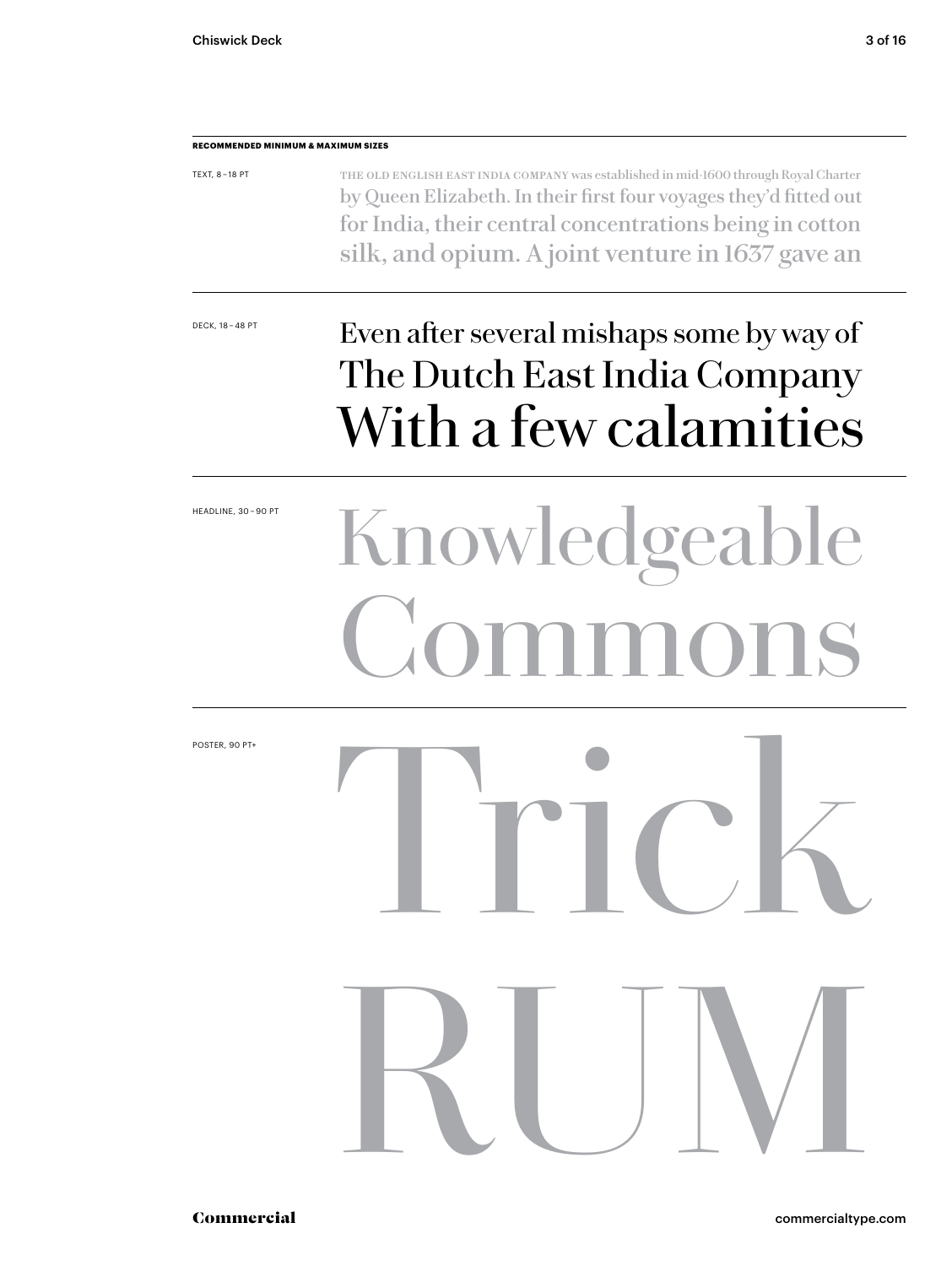Sold in 1987 to a privateer RITUAL DRESS CODES Najvýraznejším filmový

**CHISWICK DECK EXTRALIGHT, 40 PT** 

*Rundenrekord übertrafen DONATED \$195 TODAY Aftenpostens Gullmedalje*

CHISWICK DECK EXTRALIGHT ITALIC, 40

## Qing dynasty stonewares NORD-PAS-DE-CALAIS Around 12,800 in the wild

CHISWICK DECK LIGHT, 40 PT [OLDSTYLE FIGURES, DISCRETIONARY st, ALTERNATE C R 2 8]

*Landamærum Rússland LA PARTE ORIENTALE Declared a price of \$1,367*

CHISWICK DECK LIGHT ITALIC, 40 PT [OLDSTYLE FIGURES, ALTERNATE p \$]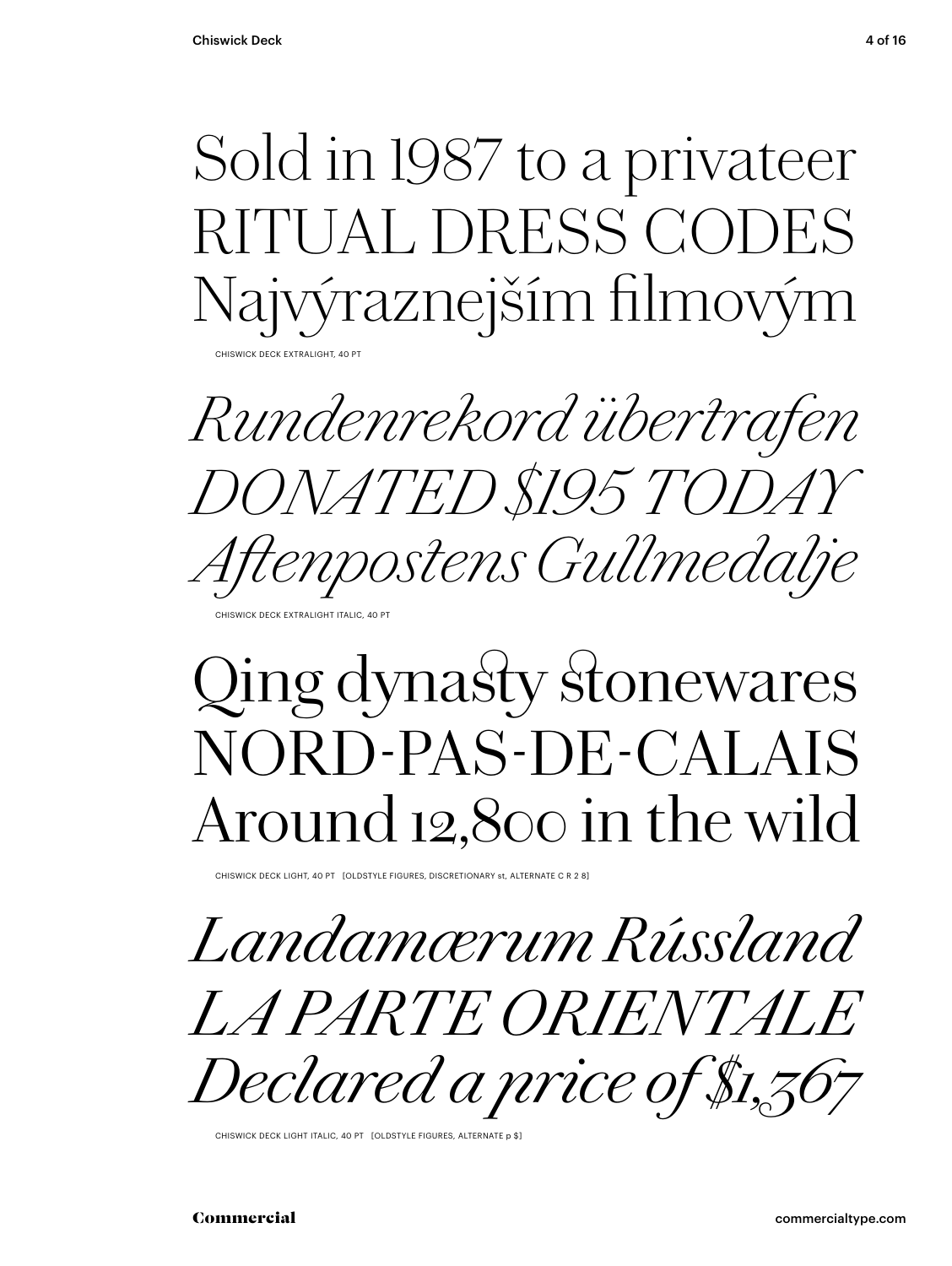## Müncheni metróhálózat ANCHOR OF WISDOM Egyptiske fremstillinger

VICK DECK REGULAR, 40 PT [ALTERNATE

*Conceptuele Kunstwerk DAYLONG JOURNEY Prestigefyllda tävlingar*

HISWICK DECK REGULAR ITALIC, 40 PT [TITLING D J, ALTERNATE C G

## **Luomista kuvataiteessa RENAISSANCE VASES Genuine daguerreotype**

CHISWICK DECK SEMIBOLD, 40 PT [ALTERNATE C R k y]

*Technika kolodionowa ANTIQUE & LIMITED Southern Observatory*

CHISWICK DECK SEMIBOLD ITALIC, 40 PT [SWASH S T, TITLING A Q]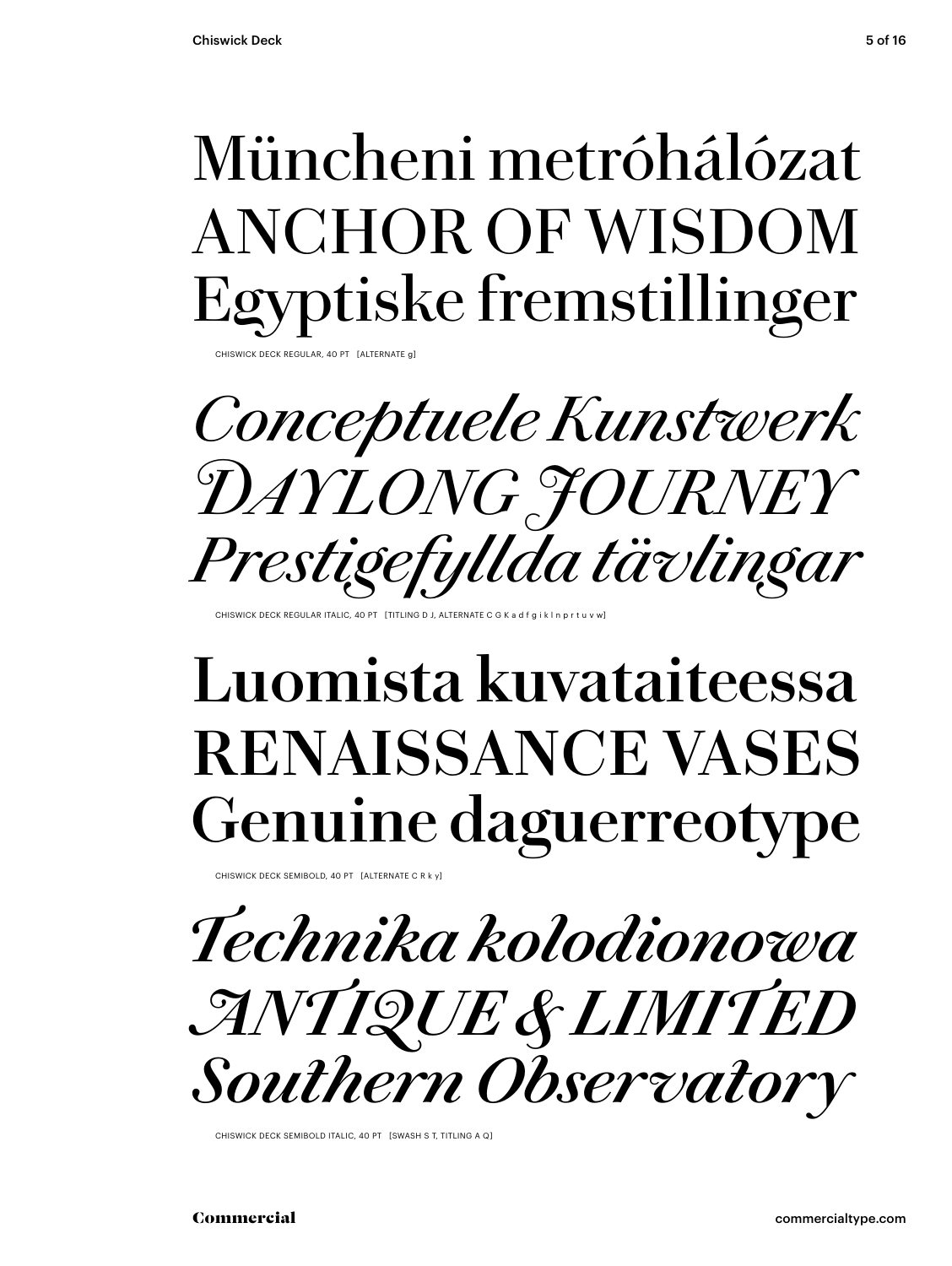## **Calendrier luni-solaire VITREOUS ENAMELS Printed Reproductions**

CHISWICK DECK BOLD, 40 PT [ALTERNATE R t]



CHISWICK DECK BOLD ITALIC, 40 PT [ALTERNATE C S Y a b d f g h i l n r t u v]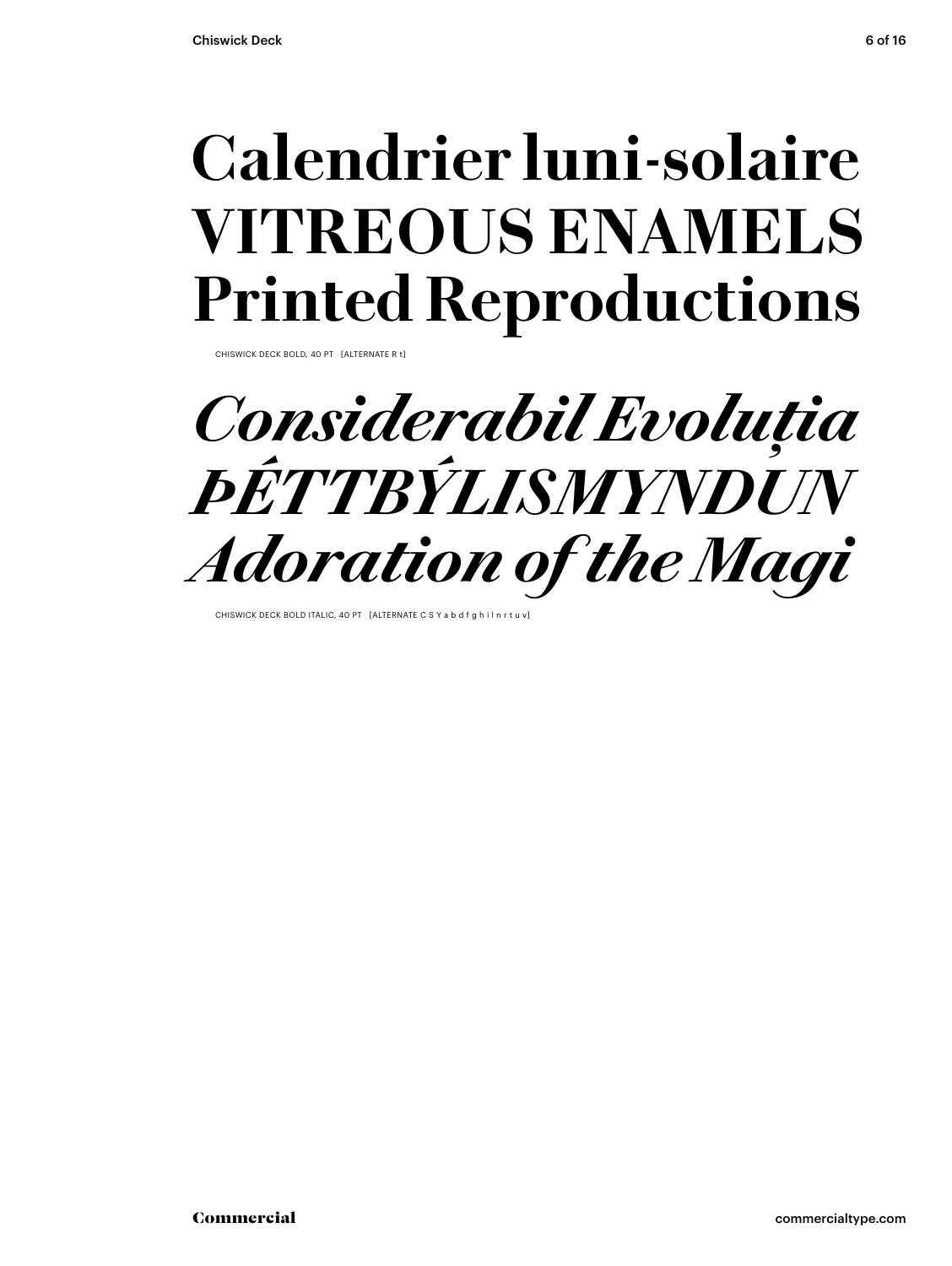## LE PREMIER ARCHITECTE AMÉRICAIN Myöhempinä aikoina hän sekoittui osittain *Dielo americkej beletrie zachytáva rok 1845*

CHISWICK DECK EXTRALIGHT, EXTRALIGHT ITALIC, 24 PT [OLDSTYLE FIGURES, ALTERNATE C R y, ITALIC a b h i k l m r t y]

FINISHED PRODUCTS FOR ONLY £36 A pack of 4 drysuit-clad Royal Navy divers *Rousing the New Era of Jazz Musicians*

CHISWICK DECK LIGHT, LIGHT ITALIC, 24 PT [TITLING J R of, ALTERNATE k y]

## SET PIECE IN EARLY 1324 DENMARK Fue clasificada por Carlos Linneo en 1751 *Cerca de 8% da população fala a língua*

CHISWICK DECK REGULAR, REGULAR ITALIC, 24 PT [OLDSTYLE FIGURES, TITLING 2 3 4 5 8, ALTERNATE ITALIC C a d f g

## **AU DOAR 80 EXEMPLARE VÂNDUTE Increasingly serious & erudite aesthetes** *We hope you can join us on 18 January*

CHISWICK DECK SEMIBOLD, SEMIBOLD ITALIC, 24 PT [ALTERNATE R y &, TITLING g, DISCRETIONARY st, SWASH J]

## **IN PICTURESQUE WARWICKSHIRE Das in Norwegen des Jahres 1860 spielt** *Pour un bénéfice de £112,84 milliards*

CHISWICK DECK BOLD, BOLD ITALIC, 24 PT [ALTERNATE C J K Q R g £ 0 1 2 6 8]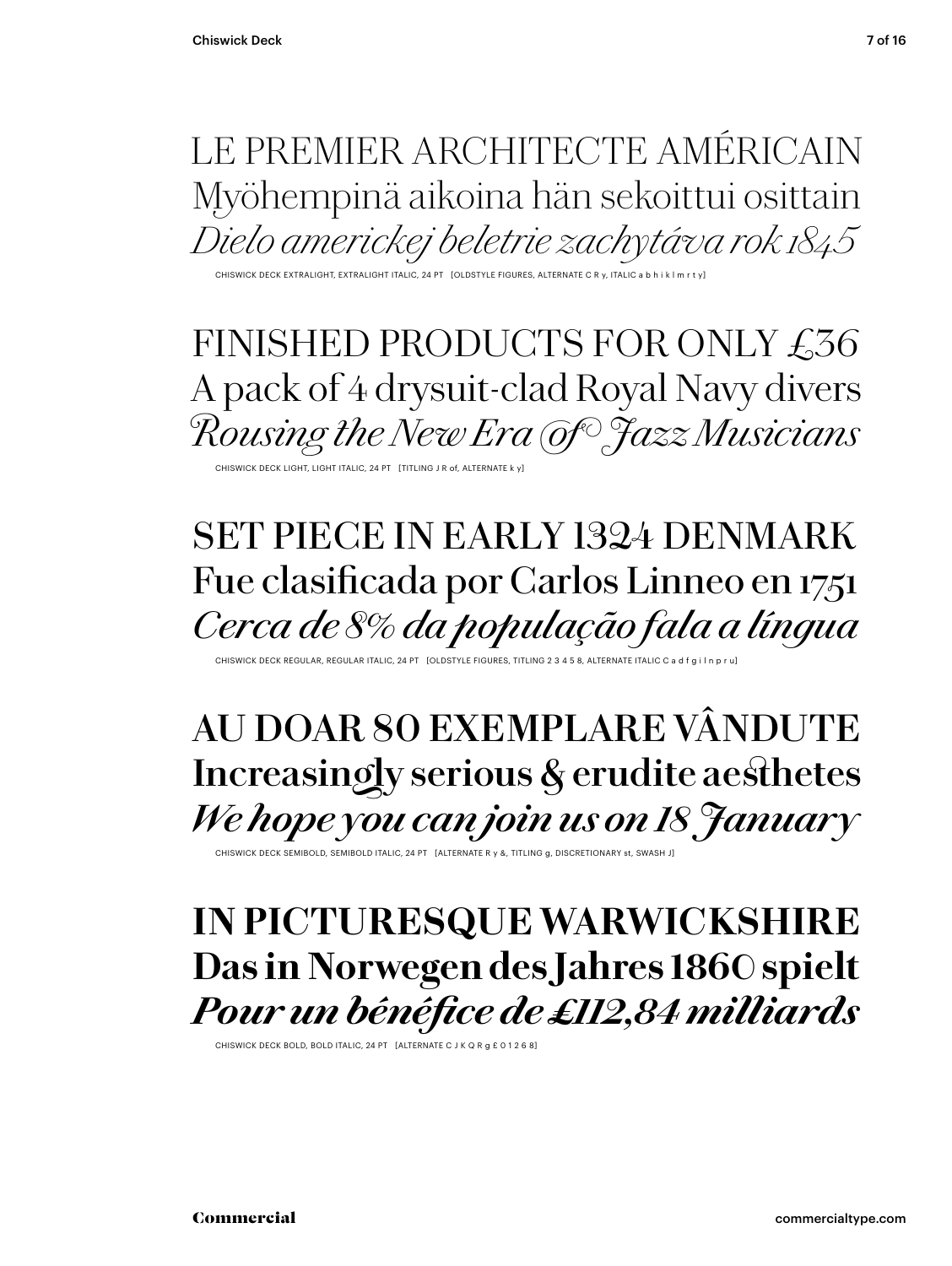

# Kulturgeschichtliche

CHISWICK DECK LIGHT, 48 PT [ALTERNATE g]

# Pseudophilosophies

CHISWICK DECK REGULAR, 48 PT [ALTERNATE P]

# **Spectrophotometer**

CHISWICK DECK SEMIBOLD, 48 PT

## **asquicentennial** CHISWICK DECK BOLD, 48 PT [ALTERNATE t]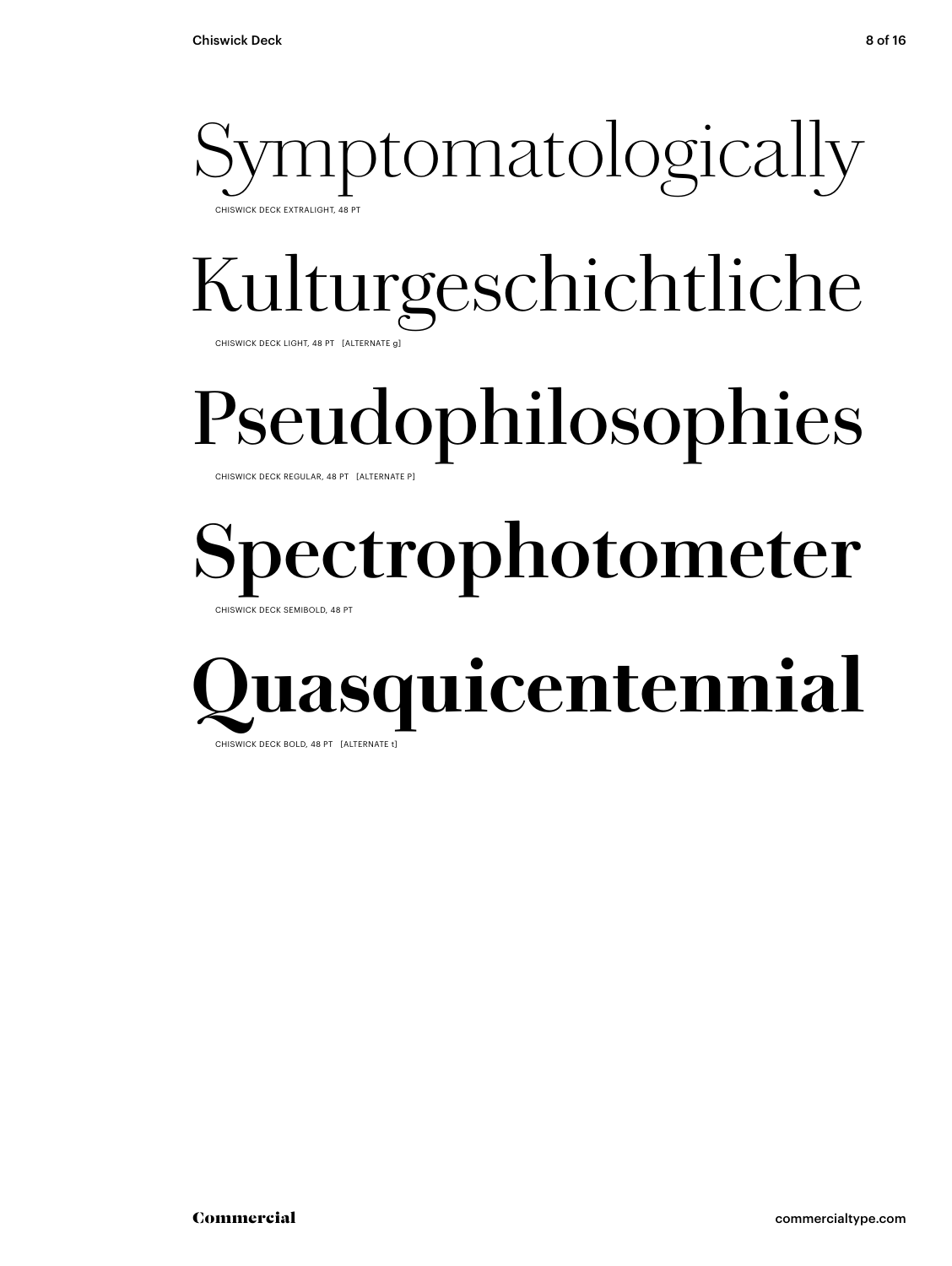*Anthropomorphology*

CHISWICK DECK EXTRALIGHT ITALIC, 48 PT [SWASH A, ALTERNATE g h l m n p r t y]

*Schutzgasschweißen*

CHISWICK DECK LIGHT ITALIC, 48 PT

*Tutkimusyksiköissä*

CHISWICK DECK REGULAR ITALIC, 48 PT [ALTERNATE i k m t u y]

*Mönchengladbach*

CHISWICK DECK SEMIBOLD ITALIC, 48 PT [SWASH M, ALTERNATE g]



CHISWICK DECK BOLD ITALIC, 48 PT [ALTERNATE S]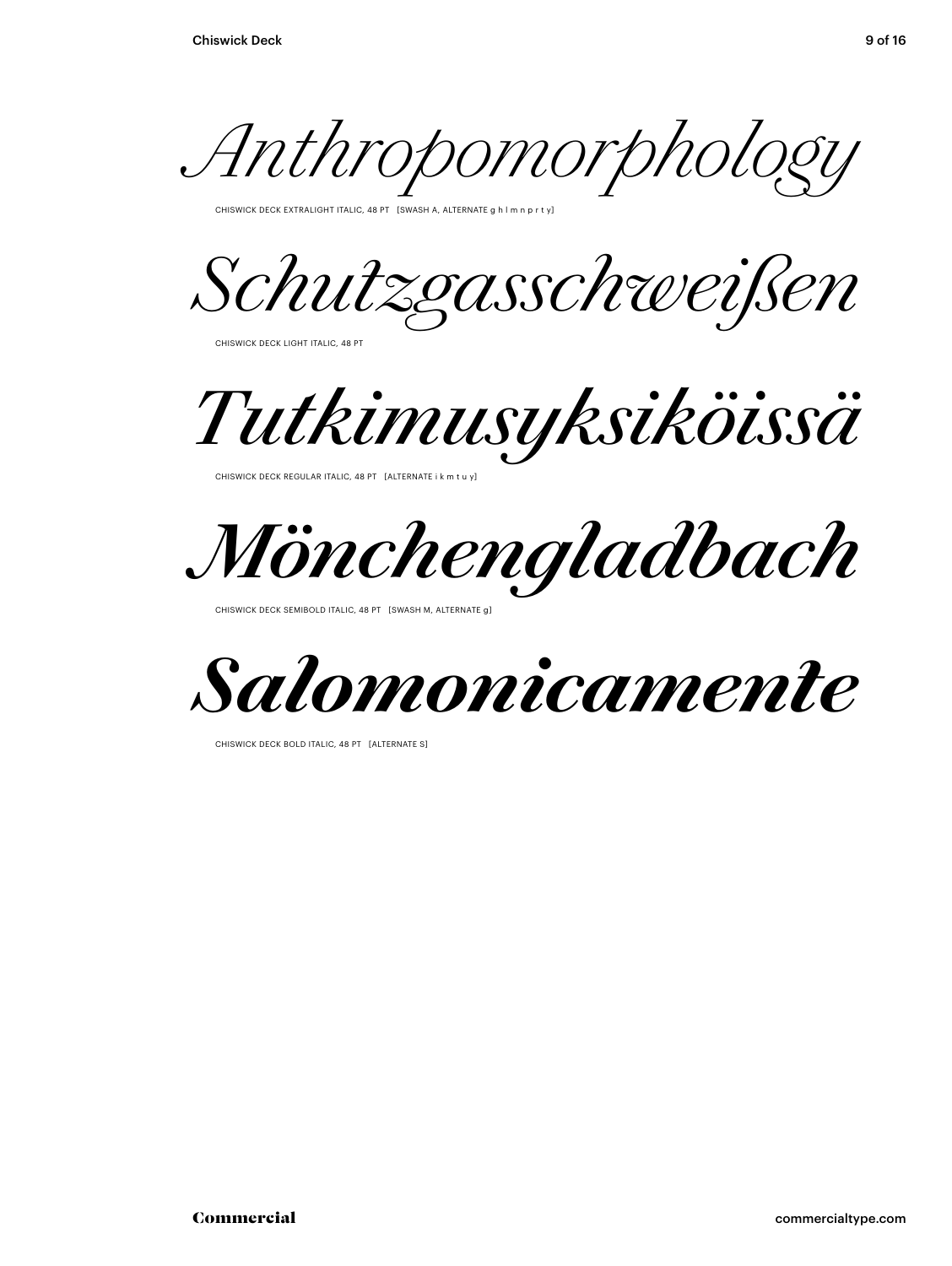| UPPERCASE                                                                                                          | ABCDEFGHIJKLMNOPQRSTUVWXYZ                                                                                                                                 |  |  |  |
|--------------------------------------------------------------------------------------------------------------------|------------------------------------------------------------------------------------------------------------------------------------------------------------|--|--|--|
| LOWERCASE                                                                                                          | abcdefghijklmnopqrstuvwxyz                                                                                                                                 |  |  |  |
| SMALL CAPS                                                                                                         | ABCDEFGHIJKLMNOPQRSTUVWXYZ                                                                                                                                 |  |  |  |
| STANDARD PUNCTUATION                                                                                               | $[1\&8\%,::,--()[\] \{\}/ \&@^{***\cdots},\_{\infty} \diamond \S \cdot \P \dagger \ddagger \mathbb{C}^{\circledast \mathrm{TM}}$                           |  |  |  |
| ALL CAP PUNCTUATION                                                                                                | $i\dot{\delta}$ ----()[]{}/ \@«»<>                                                                                                                         |  |  |  |
| SMALL CAP PUNCTUATION                                                                                              | $1! \&? \&$ "" $0 \cup \{\} / \&$                                                                                                                          |  |  |  |
| LIGATURES                                                                                                          | fb ff fh fi fj fk fl ffb ffh ffi ffj ffk ffl gg gy ggy                                                                                                     |  |  |  |
| PROPORTIONAL LINING<br>default figures                                                                             | \$£E¥1234567890¢f%‰ <sup>ao</sup> #°<+=-×÷>                                                                                                                |  |  |  |
| PROPORTIONAL LINING<br>cap-height                                                                                  | $$£EY1234567890\%$ %0 < + = - x ÷ >                                                                                                                        |  |  |  |
| PROPORTIONAL OLDSTYLE                                                                                              | $$£EY1274567890\%$ %+-----                                                                                                                                 |  |  |  |
| SMALL CAP<br>PROPORTIONAL LINING                                                                                   | \$£€¥1234567890%‰#                                                                                                                                         |  |  |  |
| PREBUILT FRACTIONS                                                                                                 | $\frac{1}{9}$ $\frac{1}{5}$ $\frac{2}{5}$ $\frac{1}{4}$ $\frac{3}{4}$ $\frac{1}{8}$ $\frac{3}{8}$ $\frac{5}{8}$ $\frac{7}{8}$                              |  |  |  |
| <b>NUMERATORS &amp;</b><br>DENOMINATORS                                                                            | $\rm H^{1234567890}/_{1234567890}$                                                                                                                         |  |  |  |
| <b>SUPERSCRIPT &amp;</b><br><b>SUBSCRIPT</b>                                                                       | H1234567890 H1234567890                                                                                                                                    |  |  |  |
| SWASHES &<br><b>DISCRETIONARY LIGATURES</b>                                                                        | 237 27 23 H 27 ct st &                                                                                                                                     |  |  |  |
| TITLING ALTERNATES                                                                                                 | g 234569 234 2345 H234                                                                                                                                     |  |  |  |
| STYLISTIC ALTERNATES<br>all stylistic alternates include<br>accented characters and<br>ligatures where appropriate | CJKPQQQRRRRŒ gggggktyyy ct st &&&<br>££££££\$0112222222233346678899<br>\$£££011222222333467889 ££0122334567889<br>CJKPQQQRRRRŒ & § & £££011222222333467889 |  |  |  |
| <b>HISTORICAL LONG S</b>                                                                                           | f fb fh fk fl ff ffb ffh ffk ffl                                                                                                                           |  |  |  |
| ACCENTED UPPERCASE                                                                                                 | ÁÂÀÄÅÃĂĀĄÅÆÆÇĆČĈĊĎĐÉÊÈËĔĖĒĘĞĜĢĠĦĤ<br>ÍÎÌÏĪĮĨĬĴĶŁĹĽĻĿÑŃŇŅŊÓÔÒÖŐŐŌØØŒŔŘŖŠŚŞŜŞ<br>ÞŤŢŦÚÛÙÜŬŰŨŲŮŨŴŴŴŴŶŶŸIJŽŹŻ                                                  |  |  |  |
| ACCENTED LOWER CASE                                                                                                | áâàäåãããąåææçćčĉċďđðéêèëĕėēęğĝġġħĥıíîìïiijĩĭiĵıķłĺ<br>ľļŀñńňņ'nŋóôòöőőøøœŕřŗßšśşŝşþťţŧúûùüŭűūụůũẃŵ<br><b>wwyyyyijžźż</b>                                   |  |  |  |
| ACCENTED SMALL CAPS                                                                                                | <i>ÁÂÀÄÅÃĂĀĄÅÆÆÇĆČĈĊĎĐÉÊÈËĚĖĒĘĞĜĢĠĦĤÍÎÌÏĮĨĬĴ</i><br>ĶŁĹĽĻĿÑŃŇŅŊÓÔŎŎŐŐŌØŐŒŔŘŖŠŚŞŜŞÞŤŢŦÚÛÙŬŬŰ<br>ŪŲŮŨŴŴŴŴÝŶŶŸIJŽŹŻ                                           |  |  |  |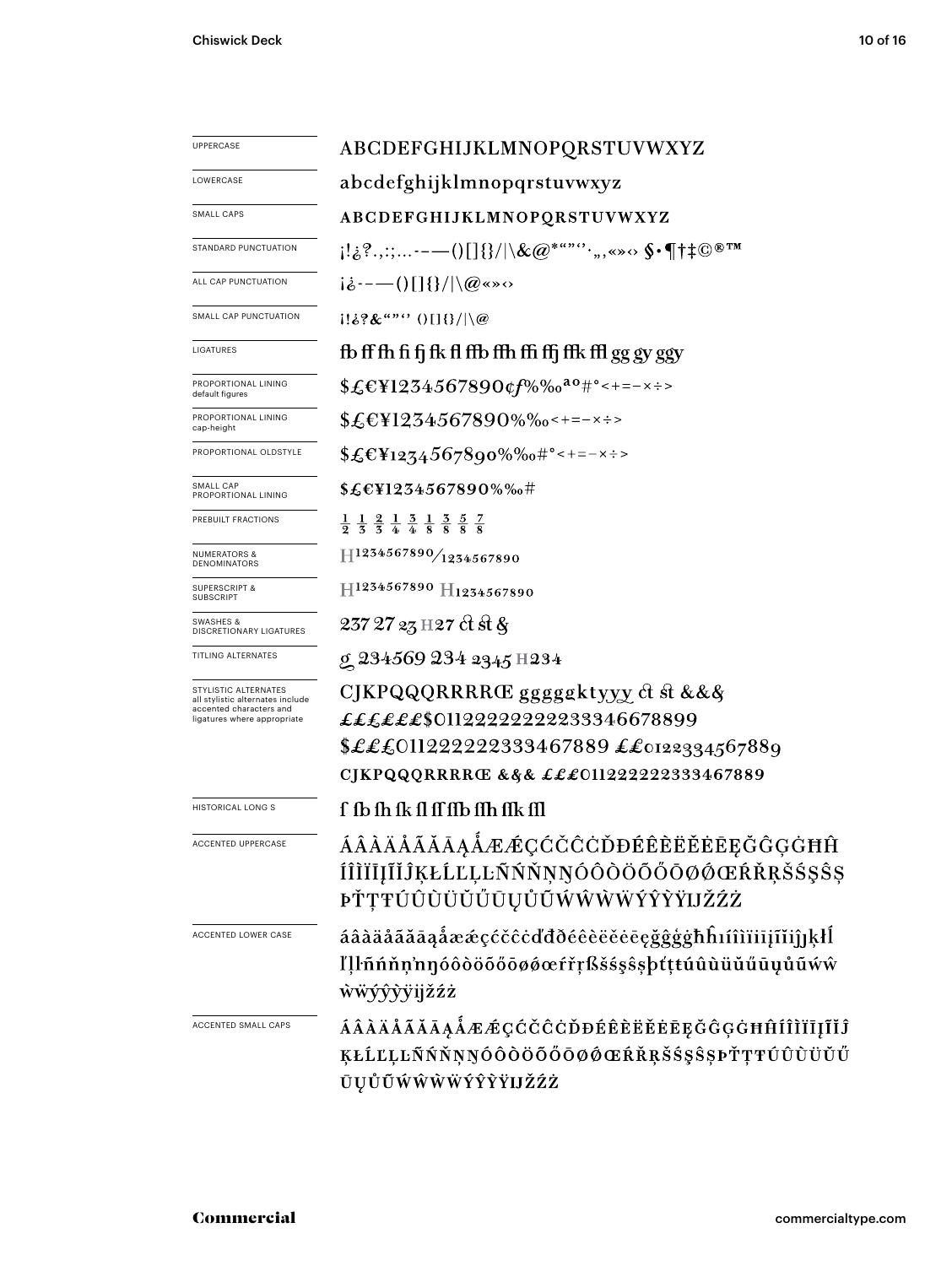| UPPERCASE                                                | <i>ABCDEFGHIJKLMNOPQRSTUVWXYZ</i>                                                                                                                                                                                  |  |  |
|----------------------------------------------------------|--------------------------------------------------------------------------------------------------------------------------------------------------------------------------------------------------------------------|--|--|
| LOWERCASE                                                | abcdefghijklmnopqrstuvwxyz                                                                                                                                                                                         |  |  |
| <b>SMALL CAPS</b>                                        | ABCDEFGHIJKLMNOPQRSTUVWXYZ                                                                                                                                                                                         |  |  |
| STANDARD PUNCTUATION                                     | $\mu^{\prime}$ ili $\ell^2$ .,.;- $-\alpha$ ()[] if $\ell$ $ \mathcal{X} $ $ \mathcal{X} $ $\alpha^{*a\cdot \alpha}$ , , , , , , , $\delta$ of $\eta$ $\uparrow$ $\uparrow$ $\mathbb{C}$ $\mathbb{R}^{\mathbb{N}}$ |  |  |
| ALL CAP PUNCTUATION                                      | $i\dot{\delta}$ ---()[[{}/ \@«» $\circ$                                                                                                                                                                            |  |  |
| SMALL CAP PUNCTUATION                                    | $116$ ?&"" (IIB/\\@                                                                                                                                                                                                |  |  |
| LIGATURES                                                | <i>foffhfifjkflffofhfiffffkfleggyggy</i>                                                                                                                                                                           |  |  |
| PROPORTIONAL LINING<br>default figures                   | \$£€¥1234567890¢f%‰ <sup>ao</sup> #°<+=-×÷>                                                                                                                                                                        |  |  |
| PROPORTIONAL LINING<br>cap-height                        | $$£$ £¥1234567890% $\%$ o<+=-×÷>                                                                                                                                                                                   |  |  |
| PROPORTIONAL OLDSTYLE                                    | $$£EY1274567890\%%o#°<+=-x:>$                                                                                                                                                                                      |  |  |
| SMALL CAP<br>PROPORTIONAL LINING                         | $\text{\it X\&C\&1234567890\% \%o\#}$                                                                                                                                                                              |  |  |
| PREBUILT FRACTIONS                                       | $\frac{1}{2}$ $\frac{1}{3}$ $\frac{2}{3}$ $\frac{1}{4}$ $\frac{3}{8}$ $\frac{1}{8}$ $\frac{3}{8}$ $\frac{5}{8}$ $\frac{7}{8}$                                                                                      |  |  |
| <b>NUMERATORS &amp;</b><br>DENOMINATORS                  | H1234567890/1234567890                                                                                                                                                                                             |  |  |
| <b>SUPERSCRIPT &amp;</b><br><b>SUBSCRIPT</b>             | H1234567890 H1234567890                                                                                                                                                                                            |  |  |
| SWASHES &<br><b>DISCRETIONARY LIGATURES</b>              | AJMNQTY H27 & Sp st AJMNQT                                                                                                                                                                                         |  |  |
| TITLING ALTERNATES                                       |                                                                                                                                                                                                                    |  |  |
|                                                          | $\mathcal{A}\, \mathcal{B}\, \mathcal{D} \mathcal{F} \mathcal{P} \mathcal{Q} \, \mathcal{R}$ H234                                                                                                                  |  |  |
| STYLISTIC ALTERNATES<br>all stylistic alternates include | AJJYQ CGS CJJKKQQRSY                                                                                                                                                                                               |  |  |
| accented characters where<br>appropriate                 | abdfghkklpgr bdhikkklmnppuqy gjgggkpttvvwwwyyy                                                                                                                                                                     |  |  |
|                                                          | &&& <i>£££££¥\$01122222233456678899</i>                                                                                                                                                                            |  |  |
|                                                          | ££££££¥\$0112222222233467889 £022334558                                                                                                                                                                            |  |  |
|                                                          | AJUQ CGS CJJKKQQRSY                                                                                                                                                                                                |  |  |
|                                                          | &&& <i>££££££\$0112222222233467889</i>                                                                                                                                                                             |  |  |
| <b>HISTORICAL LONG S</b>                                 | ſſb <i>ſ</i> nſĸ <i>ſŧſſſŧſſ</i> bſſnſſĸſſIJt                                                                                                                                                                      |  |  |
| <b>ACCENTED UPPERCASE</b>                                | ÁÂÀÄÅĂĂĀĄÅÆÆÇĆČĈĊĎĐÉÊÈËĔĔĒĘĞĜĢĠĦĤÍ                                                                                                                                                                                 |  |  |
|                                                          | ÎĬĬĪĮĨĬŶĶŁĹĽĻĿÑŃŇŅŊÓÔŎŎŎŎŌØŒŔŘŖŠŚŞŜŞ                                                                                                                                                                               |  |  |
|                                                          | <i>ÞŤŢŦÚÛŨŨŬŬŰŪŲŮŨŴŴŴŴŶŶŶŸIJŽŹŻ</i>                                                                                                                                                                                |  |  |
| ACCENTED LOWER CASE                                      | áâàäåãããagåææçćčĉcďđðéêèëĕēegğĝģġħĥıíîìïiīįĩiĵĵķ                                                                                                                                                                   |  |  |
|                                                          | łĺllŀñńňn'nŋóôòöõőōøøœŕřŗßšśşŝşþťţŧúûùüŭűūųůũ¢                                                                                                                                                                     |  |  |
|                                                          | ŵŵŵŷŷỳïijžźż                                                                                                                                                                                                       |  |  |
| ACCENTED SMALL CAPS                                      | ÁÂÀÄÅÃĂĀĄÅÆÆÇĆČĈÒĐÉÊÈĔĔĔĘĞĜĢĠĦĤÍÎÌĬĪĮĨĬĴ                                                                                                                                                                           |  |  |
|                                                          | ĶŁĹĽĻĿÑŃŇŅŊÓÔŎŎŎŎŎØŎŒŔŘŖŠŚŞŜŞÞŤŢŦÚÛÙÜŬŰŪ                                                                                                                                                                           |  |  |
|                                                          | ŲŮŨŴŴŴŴŶŶŶŸIJŽŹŻ                                                                                                                                                                                                   |  |  |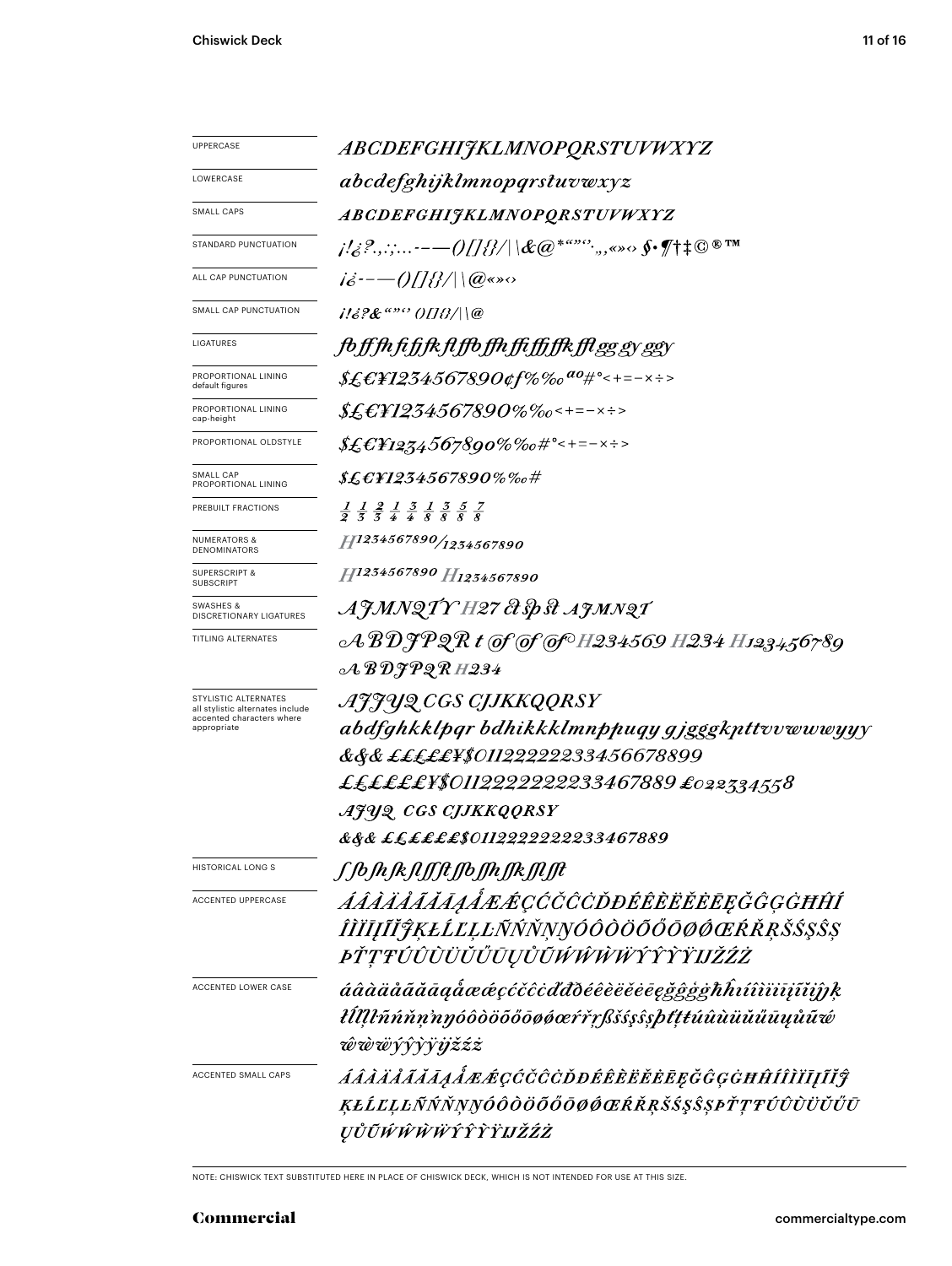| <b>OPENTYPE FEATURES</b><br><b>FAMILY WIDE</b>           | <b>DEACTIVATED</b>                 |                                     | <b>ACTIVATED</b>                                                                                                               |                                                   |  |
|----------------------------------------------------------|------------------------------------|-------------------------------------|--------------------------------------------------------------------------------------------------------------------------------|---------------------------------------------------|--|
| ALL CAPS<br>opens up spacing, moves<br>punctuation up    |                                    | Belts & [Socks] @ £9.70             | BELTS & [SOCKS] @ $£9.70$                                                                                                      |                                                   |  |
| <b>SMALL CAPS</b>                                        |                                    | (Mayo) & 'Ketchup' @ $\in$ 18?      |                                                                                                                                | (MAYO) & 'KETCHUP' @ $\in$ 18?                    |  |
| ALL SMALL CAPS<br>includes punctuation & figures         | (Mayo) & 'Ketchup' @ $\in$ 18?     |                                     |                                                                                                                                | (MAYO) & 'KETCHUP' @ $E$ 18?                      |  |
| PROPORTIONAL LINING<br>default figures                   | March:<br>April:                   | \$32,460 €11,895<br>¥70,031 £97,215 | March:<br>April:                                                                                                               | $$32,460$ €11,895<br>¥70,031 £97,215              |  |
| PROPORTIONAL LINING<br>cap height                        | March:<br>April:                   | \$32,460 €11,895<br>¥70,031 £97,215 | March:<br>April:                                                                                                               | $$32,460$ €11,895<br>¥70,031 £97,215              |  |
| PROPORTIONAL OLDSTYLE                                    | March:<br>April:                   | \$32,460 €11,895<br>¥70,031 £97,215 | March:<br>April:                                                                                                               | $$72,460$ €11,895<br>$\frac{1}{2}$ 70,031 £97,215 |  |
| SMALL CAP<br>PROPORTIONAL LINING                         | March:<br>April:                   | \$32,460 €11,895<br>¥70,031 £97,215 | <b>MARCH:</b><br><b>APRIL:</b>                                                                                                 | \$32,460 €11,895<br>¥70,031 £97,215               |  |
| PREBUILT FRACTIONS                                       | 2 1/2 1/3 2/3 1/4 3/4 3/8 5/8 7/8  |                                     | $2\frac{1}{2}$ $\frac{1}{3}$ $\frac{2}{4}$ $\frac{1}{4}$ $\frac{3}{8}$ $\frac{1}{8}$ $\frac{3}{8}$ $\frac{5}{8}$ $\frac{7}{8}$ |                                                   |  |
| ARBITRARY FRACTIONS<br>ignores numeric date format       | 21/03/15 and 2 9/118 46/923        |                                     | $21/03/15$ and $2\frac{9}{18}$ 46/923                                                                                          |                                                   |  |
| <b>DENOMINATOR</b><br>for making arbitrary fractions     | 0123456789 0123456789              |                                     | 0123456789 0123456789                                                                                                          |                                                   |  |
| NUMERATOR<br>for making arbitrary fractions              | 0123456789 0123456789              |                                     | 0123456789 0123456789                                                                                                          |                                                   |  |
| SUPERSCRIPT/SUPERIOR                                     | $x158 + y23 \times z18 - a4260$    |                                     |                                                                                                                                | $X^{158} + Y^{25} \times Z^{18} - Z^{4260}$       |  |
| SUBSCRIPT/INFERIOR                                       | $x158 \div y23 \times z18 - a4260$ |                                     | $X158 \div V23 \times Z18 = 24260$                                                                                             |                                                   |  |
| <b>DISCRETIONARY LIGATURES</b><br>ct st sp               |                                    | Fact hastens <i>specialist acts</i> |                                                                                                                                | Fact hastens <i>specialist acts</i>               |  |
| <b>HISTORICAL FORMS</b><br>historical long s             | Cross Accessible Brasseries        |                                     |                                                                                                                                | Crofs Acceffible <i>Brafferies</i>                |  |
| <b>LANGUAGE FEATURE</b><br>Polski (Polish) kreska accent |                                    | ŹRÓDŁA ŚLADY możliwość              |                                                                                                                                | ŹRÓDŁA ŚLADY możliwość                            |  |
| <b>LANGUAGE FEATURE</b><br>Română ș accent               |                                    | FAIMOȘI CONȘTIINȚA artiști          | FAIMOȘI CONȘTIINȚA artiști                                                                                                     |                                                   |  |
| LANGUAGE FEATURE<br>Nederlands IJ glyph                  | <b>VRIJDAG IJSSELMEER Rijk</b>     |                                     |                                                                                                                                | <b>VRIJDAG IJSSELMEER Rijk</b>                    |  |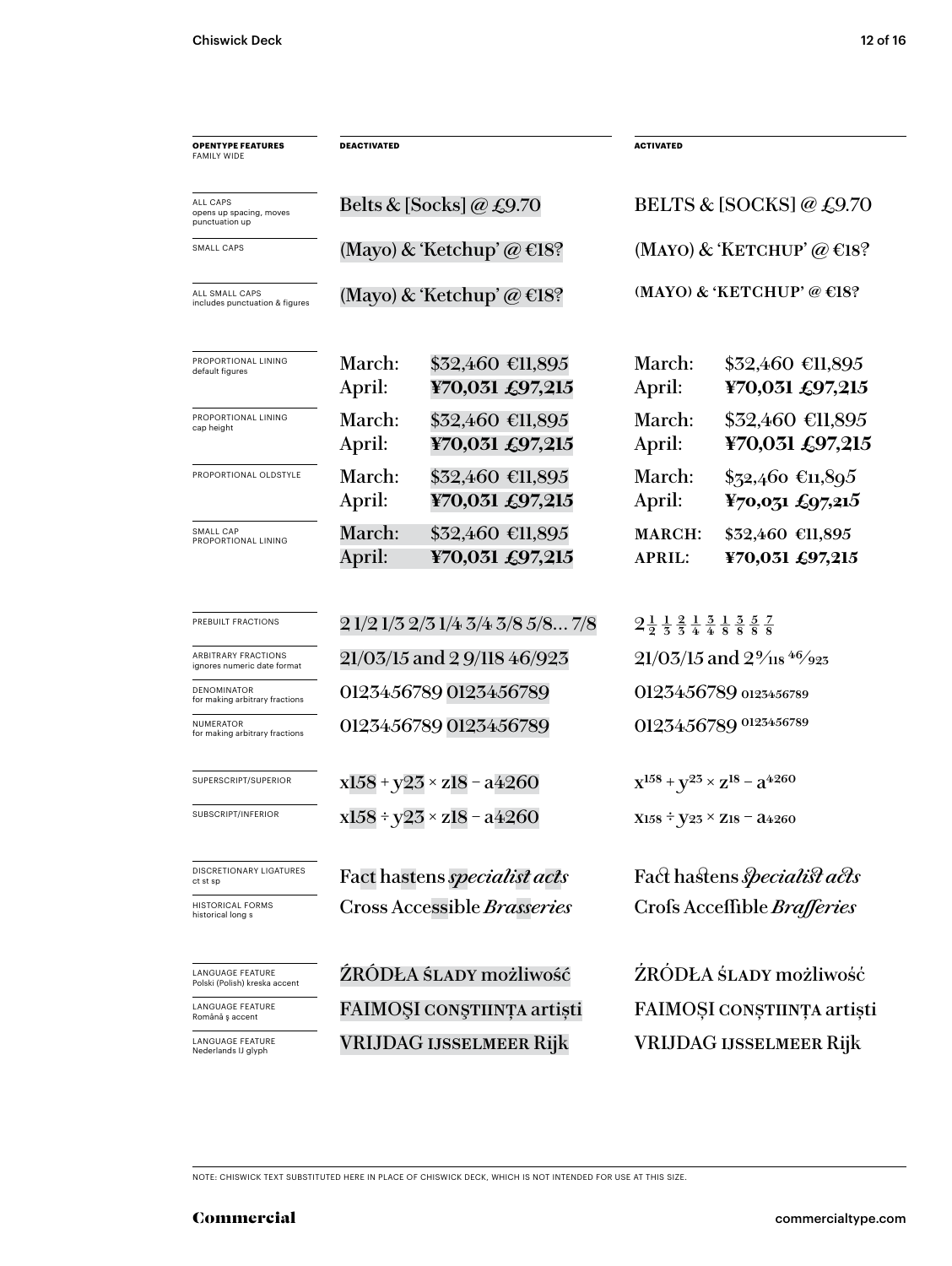### **OPENTYPE FEATURES** ROMAN

TITLING ALTERNATES & g 2 3 4 5 6 9 (lining) 2 3 4 5 (oldstyle)

SWASH & 2 7 (lining), 2 3 (oldstyle) (activates discretionary ligatures)

STYLISTIC SET 01 nate C J K Q R g k y £ 0 1 2 3 5 6 9 & Œ

STYLISTIC SET 02<br>alternate t

STYLISTIC SET 03<br>alternate P R g

STYLISTIC SET 04<br>alternate K Q R g k y

STYLISTIC SET 07<br>alternate g

STYLISTIC SET 08<br>alternate g

STYLISTIC SET 10<br>alternate R

STYLISTIC SET 13<br>alternate y

STYLISTIC SET 14<br>double barred \$ £

STYLISTIC SET 15<br>alternate &

STYLISTIC SET 16 alternate 1 2 4 7 8 (lining) alternate 1 4 5 8 (oldstyle) STYLISTIC SET 17

increases stroke weight on £ 2 3 7 8 &

STYLISTIC SET 18<br>alternate y

STYLISTIC SET 19<br>alternate 6 9

Rang Jack Q Cink at 9:13 for £20 quickly cranking 2,561 joints 27 acts of valor & grit of 230 men 27 acts of valor & grit of 230 men Quietly resets the master circuit  $\quad$  Quietly resets the master circuit The beginning of vogue PR firms The beginning of vogue PR firms Kept key QR codes begrudgingly Kept key QR codes begrudgingly Prologue to the giant awakening Prologue to the giant awakening Figuring in their new mythology Figuring in their new mythology Register an SRT in Main Records Register an SRT in Main Records Final closing price of  $$254/\text{\textsterling}201$  Final closing price of  $$254/\text{\textsterling}201$ Local  $\&$  federal government laws Local  $\&$  federal government laws Affected 224,178 citizens in 1845 Affected 224,178 citizens in 1845 Scrimped & saved for all  $\pounds$ 12,875 Scrimped & saved for all  $\pounds$ 12,875 The first collection of early 1969 The first collection of early 1969 Sufficiently close by Center City Sufficiently close by Center City Seeks your company in January Seeks your company in January

**DEACTIVATED ACTIVATED**

Taught & raised 452 kids in 1935 Taught & raised 452 kids in 1935 Rang Jack Q Cink at 9:13 for  $\pounds 20$ quickly cranking 2,561 joints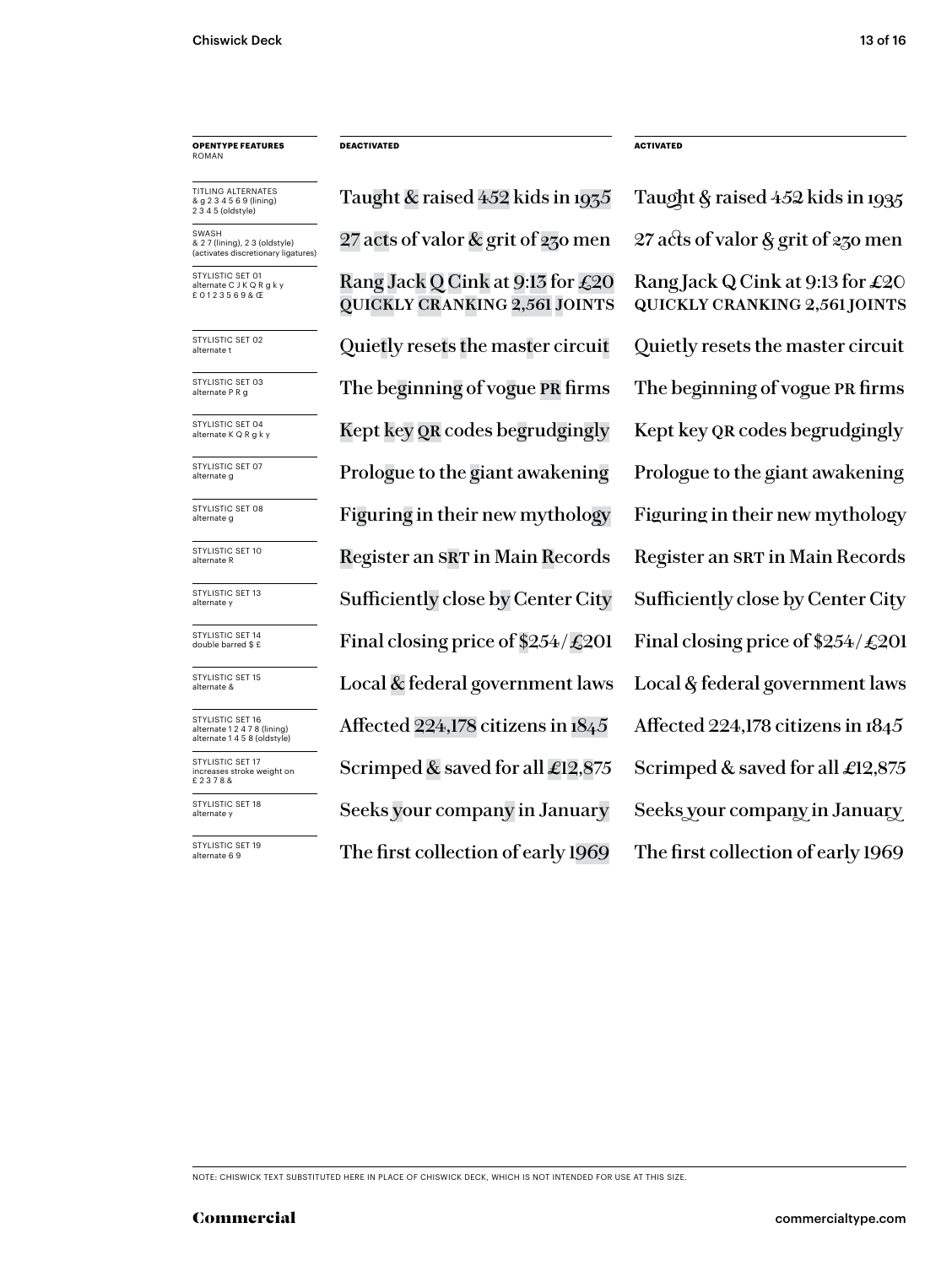### **OPENTYPE FEATURES** ITALIC

TITLING ALTERNATES A B D J P Q R Y of various figures

**SWASH** A J M N Q T 2 7 (LF) 2 3 5 (OSF)<br>(activates discretionary ligatures) (activates discretic

STYLISTIC SET 01 ate C J K Q R Y t £ ¥ 0 1 2 3 5 6 9 &

STYLISTIC SET 02 alternate a b d h i j k l m n p q r t u y (flat incoming serifs)

STYLISTIC SET 03<br>alternate C G J K S k v w

STYLISTIC SET 04

STYLISTIC SET 05 alternate b d h k l p q t ct sp st þ (no incoming serifs)

STYLISTIC SET 06<br>alternate g v w y

STYLISTIC SET 07

STYLISTIC SET 08<br>alternate g

STYLISTIC SET 09<br>alternate v w v

STYLISTIC SET 10<br>alternate A V W

STYLISTIC SET 11<br>alternate p

STYLISTIC SET 12<br>alternate f

STYLISTIC SET 13<br>alternate v

STYLISTIC SET 14<br>double barred \$ £

STYLISTIC SET 15<br>alternate S &

STYLISTIC SET 16 alternate 1 2 3 4 6 7 8 9 (lining) 3 4 5 8 (oldstyle) STYLISTIC SET 17 increases stroke weight on

£ 2 8 & STYLISTIC SET 18<br>alternate J f q y £ 2

STYLISTIC SET 19 ves ball terminals from J Q Y f g y 6 9

*RSVP to Yvonne by 24 of July RSVP to Yvonne by 24 of July John & Quinn Cooke's 36th Year John & Quinn Cooke's 36th Year All Queen's 27th Festival in 1325 All Queen's 27th Festival in 1325 All are invited for a 10pm party All are invited for a 10pm party* alternate C G J K S k v w *Joint Chilean & Greek viewing Joint Chilean & Greek viewing* alternate J Q *Quickly she flew to Jacksonville Quickly she flew to Jacksonville Like many other smaller stamps Like many other smaller stamps* Give way to divergent varietals Give way to divergent varietals alternate g *Cataloging archaeological digs Cataloging archaeological digs* alternate g *Advancing regular engagement Advancing regular engagement* alternate v w y *Envisions new wavy variations Envisions new wavy variations* alternate p *Represented phenomenal plans Represented phenomenal plans Priced this weekend at £25 (\$31) Priced this weekend at £25 (\$31)* alternate S & *Serena & Sam's announcements Serena & Sam's announcements Exactly 245,738 born in fall 1854 Had £7,382 in gold & silver bars* alternate A V W *A Winter Viewing Opportunity A Winter Viewing Opportunity*  $Sought$  to offer her future ideals  $Sought$  to offer her future ideals alternate y *Beyond simply a new itinerary Beyond simply a new itinerary*

> alternate J f g y £ 2 *Gatherings for 2nd of January featuring live acts & fireworks*

*YMCA'sQuick Juke is paying homage to 1969's high artistry*

**DEACTIVATED ACTIVATED**

*Exactly 245,738 born in fall 1854 Had �7,382 in gold & silver bars YMCA's Quick Juke is paying Gatherings for �nd of January featuring live acts & fireworks*

*homage to 1969's high artistry*

NOTE: CHISWICK TEXT SUBSTITUTED HERE IN PLACE OF CHISWICK DECK, WHICH IS NOT INTENDED FOR USE AT THIS SIZE.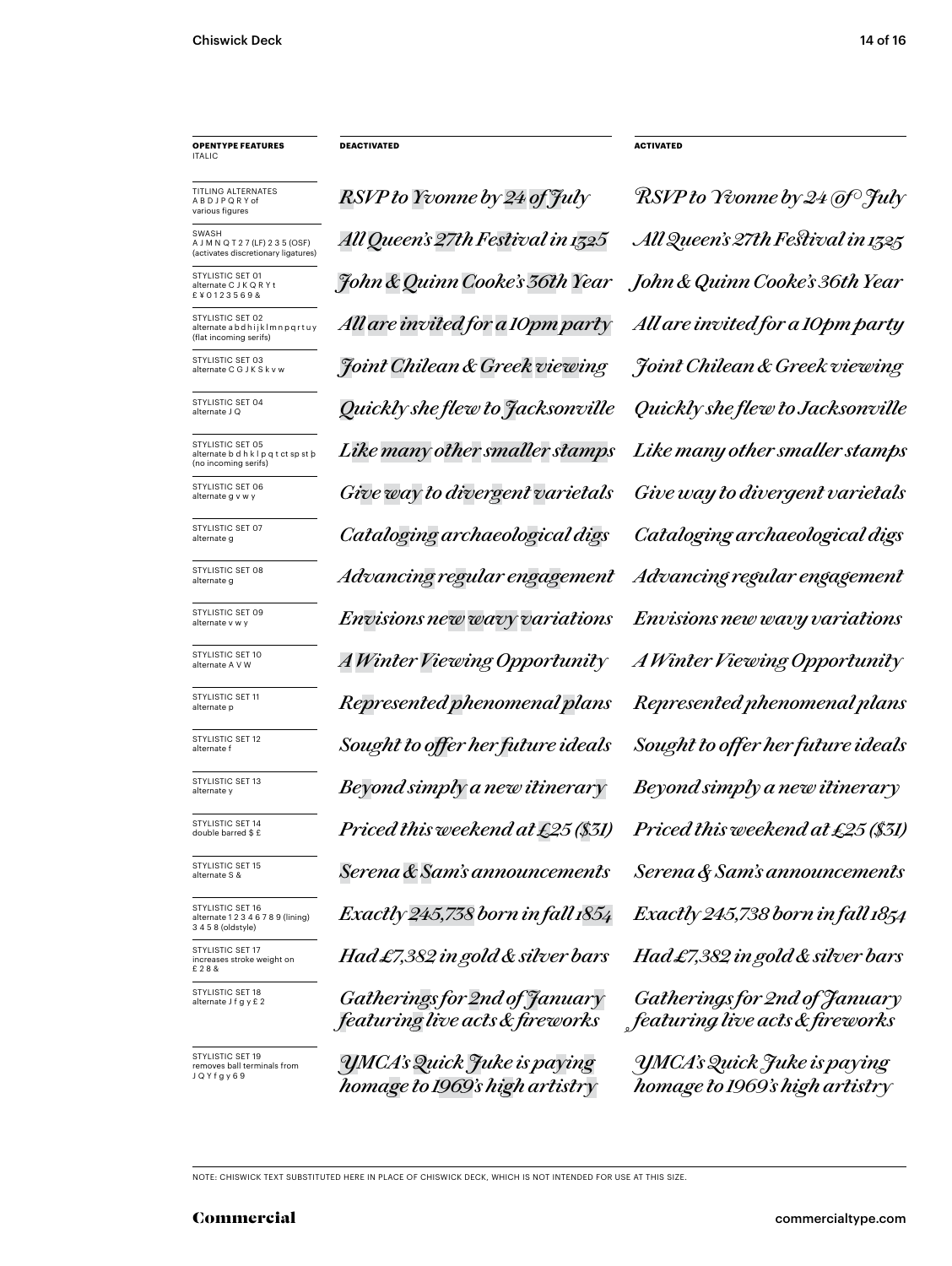| <b>OPENTYPE FEATURES</b><br>ITALIC              | <b>DEACTIVATED</b>              | <b>ACTIVATED</b>                         |
|-------------------------------------------------|---------------------------------|------------------------------------------|
| TITI ING + STYLISTIC SFT 18<br>alternate Y of 3 | Yasmine's, NYC, 23rd of May     | Yasmine's, NYC, 23rd @f <sup>o</sup> May |
| SWASH + TITI ING<br>alternate swash A           | A Lazy Afternoon Spent Inside   | <b>ALazy Afternoon Spent Inside</b>      |
| SWASH + STYLISTIC SFT 15<br>alternate swash A   | Available after 6th April, 2017 | Available after 6th April, 2017          |
| SWASH + STYLISTIC SET 18<br>alternate swash A   | All King Arthur's Adventurers   | All King Arthur's Adventurers            |